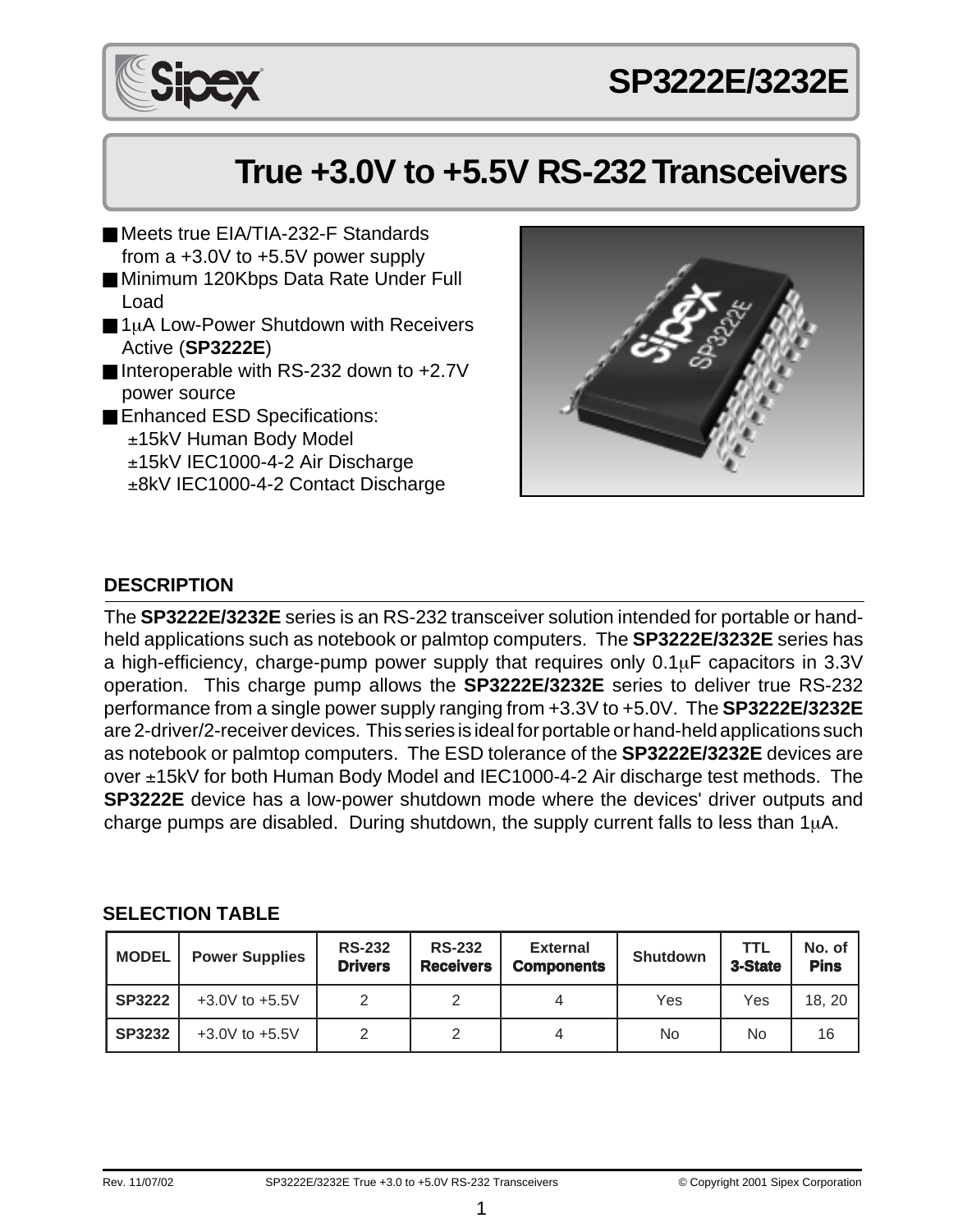#### **ABSOLUTE MAXIMUM RATINGS**

These are stress ratings only and functional operation of the device at these ratings or any other above those indicated in the operation sections of the specifications below is not implied. Exposure to absolute maximum rating conditions for extended periods of time may affect reliability and cause permanent damage to the device.

|  |  |  | $I_{cc}$ (DC V <sub>cc</sub> or GND current)±100mA |
|--|--|--|----------------------------------------------------|
|--|--|--|----------------------------------------------------|

#### **Input Voltages**

#### **Output Voltages**

#### **Short-Circuit Duration**

#### **Power Dissipation Per Package**

20-pin SSOP (derate 9.25mW/°C above +70°C) ..... 750mW 18-pin PDIP (derate 15.2mW/°C above +70°C).... 1220mW 18-pin SOIC (derate 15.7mW/°C above +70°C) ... 1260mW 20-pin TSSOP (derate 11.1mW/°C above +70°C) .. 890mW 16-pin SSOP (derate 9.69mW/°C above +70°C) ..... 775mW 16-pin PDIP (derate 14.3mW/°C above +70°C) .... 1150mW 16-pin Wide SOIC (derate 11.2mW/°C above +70°C) 900mW 16-pin TSSOP (derate 10.5mW/°C above +70°C) .. 850mW 16-pin nSOIC (derate 13.57mW/°C above +70°C) .. 1086mW

**NOTE 1**: V+ and V- can have maximum magnitudes of 7V, but their absolute difference cannot exceed 13V.

#### **SPECIFICATIONS**

Unless otherwise noted, the following specifications apply for  $V_{CC} = +3.0V$  to  $+5.0V$  with  $T_{AMB} = T_{MIN}$  to  $T_{MAX}$ 

| <b>PARAMETER</b>                    | MIN.          | TYP.          | MAX.        | <b>UNITS</b> | <b>CONDITIONS</b>                                                                                                               |  |
|-------------------------------------|---------------|---------------|-------------|--------------|---------------------------------------------------------------------------------------------------------------------------------|--|
| DC CHARACTERISTICS                  |               |               |             |              |                                                                                                                                 |  |
| Supply Current                      |               | 0.3           | 1.0         | mA           | no load, $T_{\text{AMB}} = +25^{\circ}C$ , $V_{\text{CC}} = 3.3V$                                                               |  |
| Shutdown Supply Current             |               | 1.0           | 10          | μA           | $\overline{\text{SHDN}} = \text{GND}, \ \mathsf{T}_{\text{AMB}} = +25^{\circ}\text{C}, \ \mathsf{V}_{\text{CC}} = +3.3\text{V}$ |  |
| LOGIC INPUTS AND RECEIVER OUTPUTS   |               |               |             |              |                                                                                                                                 |  |
| Input Logic Threshold LOW           |               |               | 0.8         | V            | TxIN, EN, SHDN, Note 2                                                                                                          |  |
| Input Logic Threshold HIGH          | 2.0<br>2.4    |               |             | $\vee$       | $V_{cc}$ = 3.3V, Note 2<br>$V_{cc}$ = 5.0V, Note 2                                                                              |  |
| Input Leakage Current               |               | ±0.01         | ±1.0        | μA           | TxIN, $\overline{EN}$ , $\overline{SHDN}$ , $T_{AMB} = +25^{\circ}C$                                                            |  |
| Output Leakage Current              |               | ±0.05         | ±10         | μA           | receivers disabled                                                                                                              |  |
| Output Voltage LOW                  |               |               | 0.4         | $\vee$       | $I_{\text{out}} = 1.6 \text{mA}$                                                                                                |  |
| Output Voltage HIGH                 | $V_{cc}$ -0.6 | $V_{cc}$ -0.1 |             | $\vee$       | $I_{OUT} = -1.0mA$                                                                                                              |  |
| <b>DRIVER OUTPUTS</b>               |               |               |             |              |                                                                                                                                 |  |
| Output Voltage Swing                | ±5.0          | ±5.4          |             | $\vee$       | $3k\Omega$ load to ground at all driver outputs,<br>$T_{\text{AMR}}$ = +25°C                                                    |  |
| <b>Output Resistance</b>            | 300           |               |             | $\Omega$     | $V_{cc} = V + = V - = 0V$ , $T_{OUT} = \pm 2V$                                                                                  |  |
| <b>Output Short-Circuit Current</b> |               | ±35<br>±70    | ±60<br>±100 | mA<br>mA     | $V_{OUT} = 0V$<br>$V_{\text{out}} = \pm 15V$                                                                                    |  |
| <b>Output Leakage Current</b>       |               |               | ±25         | μA           | $V_{\text{OUT}} = \pm 12V$ , $V_{\text{cc}} = 0V$ to 5.5V, drivers disabled                                                     |  |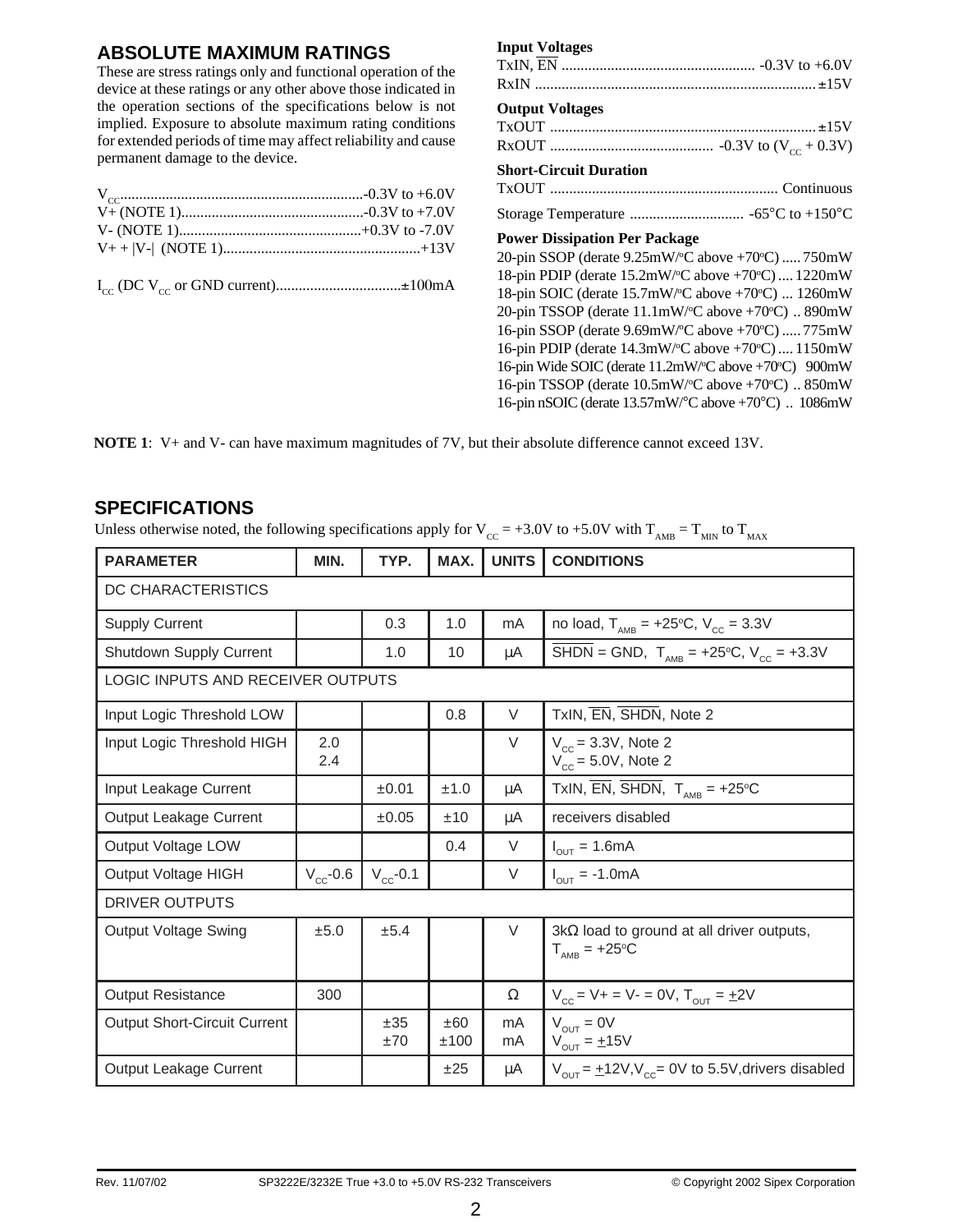### **SPECIFICATIONS (continued)**

Unless otherwise noted, the following specifications apply for  $V_{CC} = +3.0V$  to  $+5.0V$  with  $T_{AMB} = T_{MIN}$  to  $T_{MAX}$ . Typical Values apply at  $V_{\text{CC}} = +3.3V$  or  $+5.0V$  and  $T_{\text{AMB}} = 25^{\circ}\text{C}$ .

| <b>PARAMETER</b>                   | MIN.       | TYP.       | MAX.           | <b>UNITS</b>       | <b>CONDITIONS</b>                                                                                                                         |
|------------------------------------|------------|------------|----------------|--------------------|-------------------------------------------------------------------------------------------------------------------------------------------|
| <b>RECEIVER INPUTS</b>             |            |            |                |                    |                                                                                                                                           |
| Input Voltage Range                | $-15$      |            | $+15$          | $\vee$             |                                                                                                                                           |
| Input Threshold LOW                | 0.6<br>0.8 | 1.2<br>1.5 |                | $\vee$             | $V_{cc} = 3.3V$<br>$V_{cc}$ =5.0V                                                                                                         |
| Input Threshold HIGH               |            | 1.5<br>1.8 | 2.4<br>2.4     | V                  | $V_{cc} = 3.3V$<br>$V_{\rm cc}$ =5.0V                                                                                                     |
| Input Hysteresis                   |            | 0.3        |                | $\vee$             |                                                                                                                                           |
| <b>Input Resistance</b>            | 3          | 5          | $\overline{7}$ | $k\Omega$          |                                                                                                                                           |
| TIMING CHARACTERISTICS             |            |            |                |                    |                                                                                                                                           |
| Maximum Data Rate                  | 120        | 235        |                | kbps               | $R_i = 3k\Omega$ , C <sub>i</sub> =1000pF, one driver switching                                                                           |
| <b>Driver Propagation Delay</b>    |            | 1.0<br>1.0 |                | $\mu$ s<br>$\mu$ s | $t_{PHL}$ , R <sub>L</sub> = 3KΩ, C <sub>L</sub> = 1000pF<br>$t_{PLH}$ , R <sub>L</sub> = 3KΩ, C <sub>L</sub> = 1000pF                    |
| <b>Receiver Propagation Delay</b>  |            | 0.3<br>0.3 |                | μs                 | t <sub>PHL</sub> , RxIN to RxOUT, C <sub>L</sub> =150pF<br>$t_{\text{PLH}}$ , RxIN to RxOUT, C <sub>1</sub> =150pF                        |
| Receiver Output Enable Time        |            | 200        |                | ns                 |                                                                                                                                           |
| Receiver Output Disable Time       |            | 200        |                | ns                 |                                                                                                                                           |
| <b>Driver Skew</b>                 |            | 100        | 500            | ns                 | $ t_{\text{PHL}} - t_{\text{PLH}} $ , $T_{\text{AMB}} = 25^{\circ}\text{C}$                                                               |
| <b>Receiver Skew</b>               |            | 200        | 1000           | ns                 | $ t_{\text{pH}} - t_{\text{pH}} $                                                                                                         |
| <b>Transition-Region Slew Rate</b> |            |            | 30             | $V/\mu s$          | $V_{\text{cc}}$ = 3.3V, R <sub>L</sub> = 3KΩ, T <sub>AMB</sub> = 25°C,<br>measurements taken from -3.0V to +3.0V<br>or $+3.0V$ to $-3.0V$ |

**NOTE 2:** Driver input hysteresis is typically 250mV.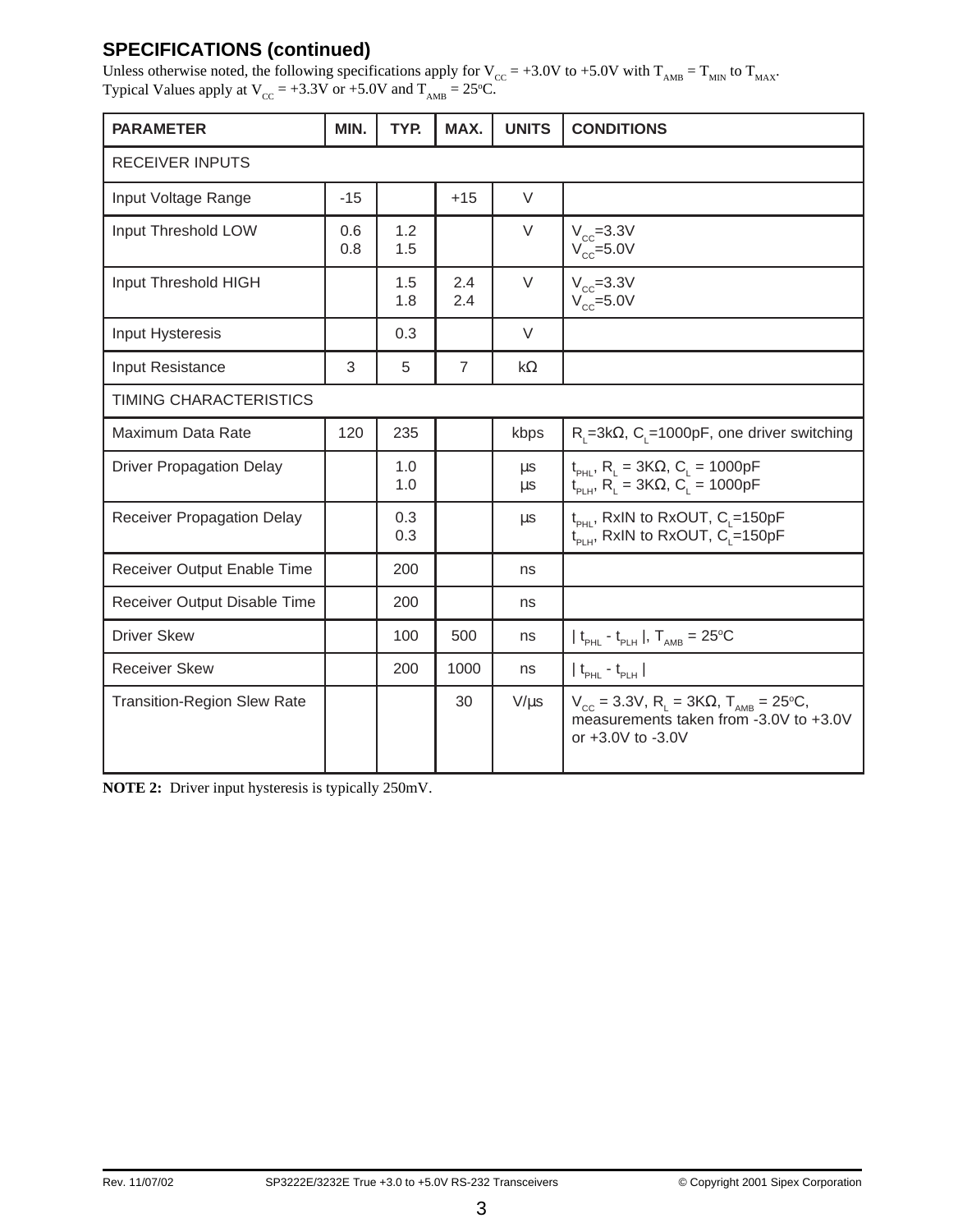### **TYPICAL PERFORMANCE CHARACTERISTICS**

Unless otherwise noted, the following performance characteristics apply for  $V_{cc} = +3.3V$ , 120kbps data rates, all drivers loaded with 3kΩ, 0.1µF charge pump capacitors, and  $T_{AMB} = +25^{\circ}C$ .



*Figure 1. Transmitter Output Voltage VS. Load Capacitance for the SP3222 and the SP3232*



*Figure 2. Slew Rate VS. Load Capacitance for the SP3222 and the SP3232*



*Figure 3. Supply Current VS. Load Capacitance when Transmitting Data for the SP3222 and the SP3232*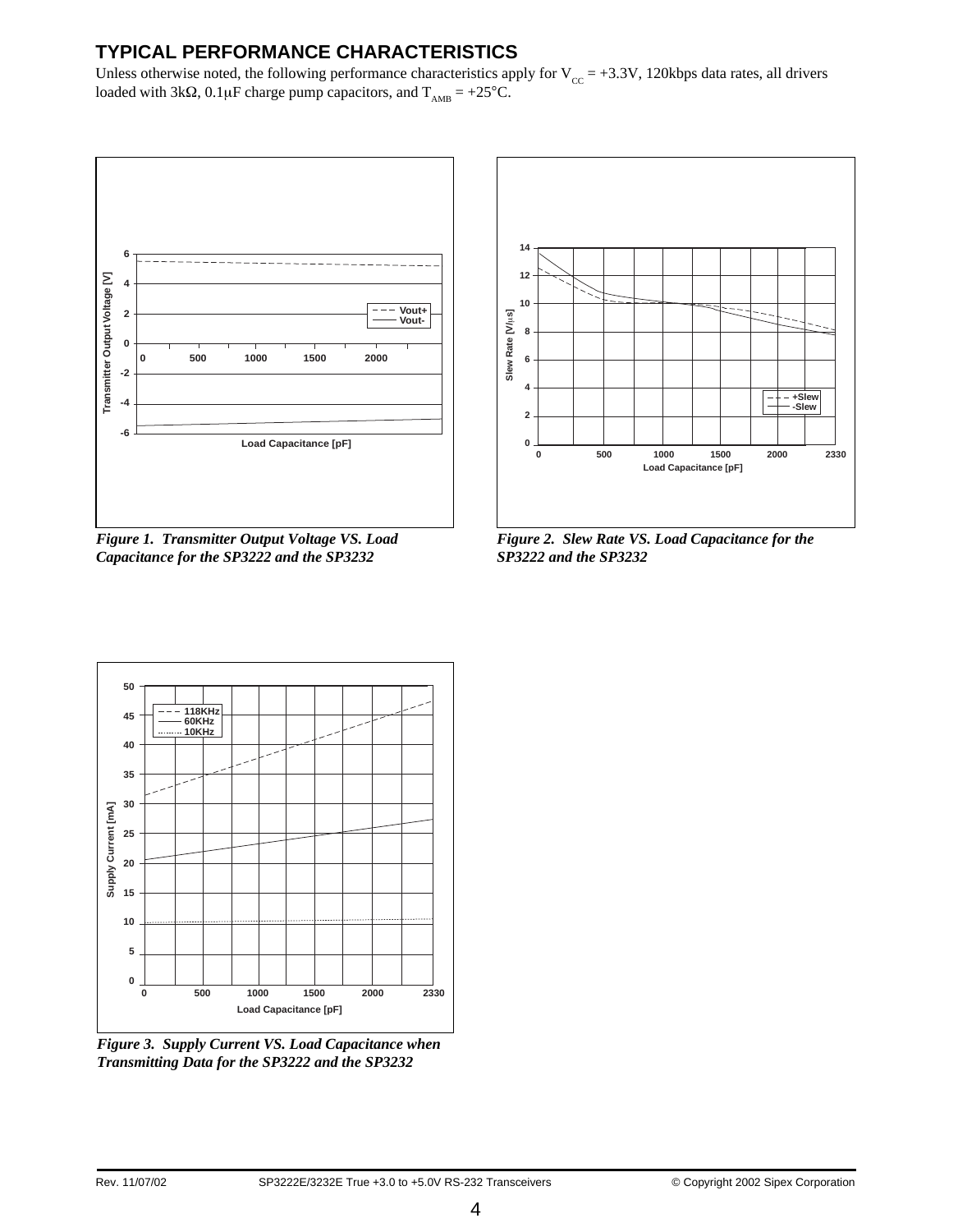|                    |                                                                                                                                                         | <b>PIN NUMBER</b> |                       |                |  |
|--------------------|---------------------------------------------------------------------------------------------------------------------------------------------------------|-------------------|-----------------------|----------------|--|
| <b>NAME</b>        | <b>FUNCTION</b>                                                                                                                                         | <b>SP3222E</b>    |                       |                |  |
|                    |                                                                                                                                                         | DIP/SO            | SSOP/<br><b>TSSOP</b> | <b>SP3232E</b> |  |
| EN                 | Receiver Enable. Apply logic LOW for normal operation.<br>Apply logic HIGH to disable the receiver outputs (high-Z state).                              | 1                 | 1                     |                |  |
| $C1+$              | Positive terminal of the voltage doubler charge-pump capacitor.                                                                                         | 2                 | 2                     | 1              |  |
| $V +$              | +5.5V generated by the charge pump.                                                                                                                     | 3                 | 3                     | 2              |  |
| $C1-$              | Negative terminal of the voltage doubler charge-pump capacitor.                                                                                         | 4                 | 4                     | 3              |  |
| $C2+$              | Positive terminal of the inverting charge-pump capacitor.                                                                                               | 5                 | 5                     | 4              |  |
| $C2-$              | Negative terminal of the inverting charge-pump capacitor.                                                                                               | 6                 | 6                     | 5              |  |
| $V -$              | -5.5V generated by the charge pump.                                                                                                                     | $\overline{7}$    | $\overline{7}$        | 6              |  |
| T1OUT              | RS-232 driver output.                                                                                                                                   | 15                | 17                    | 14             |  |
| T2OUT              | RS-232 driver output.                                                                                                                                   | 8                 | 8                     | $\overline{7}$ |  |
| R <sub>1</sub> IN  | RS-232 receiver input.                                                                                                                                  | 14                | 16                    | 13             |  |
| R <sub>2</sub> IN  | RS-232 receiver input.                                                                                                                                  | 9                 | 9                     | 8              |  |
| R <sub>1</sub> OUT | TTL/CMOS reciever output.                                                                                                                               | 13                | 15                    | 12             |  |
| R <sub>2</sub> OUT | TTL/CMOS reciever output.                                                                                                                               | 10                | 10                    | 9              |  |
| T <sub>1</sub> IN  | TTL/CMOS driver input.                                                                                                                                  | 12                | 13                    | 11             |  |
| T <sub>2</sub> IN  | TTL/CMOS driver input.                                                                                                                                  | 11                | 12                    | 10             |  |
| <b>GND</b>         | Ground.                                                                                                                                                 | 16                | 18                    | 15             |  |
| $V_{\rm cc}$       | +3.0V to +5.5V supply voltage                                                                                                                           | 17                | 19                    | 16             |  |
| <b>SHDN</b>        | Shutdown Control Input. Drive HIGH for normal device operation.<br>Drive LOW to shutdown the drivers (high-Z output) and the on-<br>board power supply. | 18                | 20                    |                |  |
| N.C.               | No Connect.                                                                                                                                             | $\blacksquare$    | 11, 14                |                |  |

*Table 1. Device Pin Description*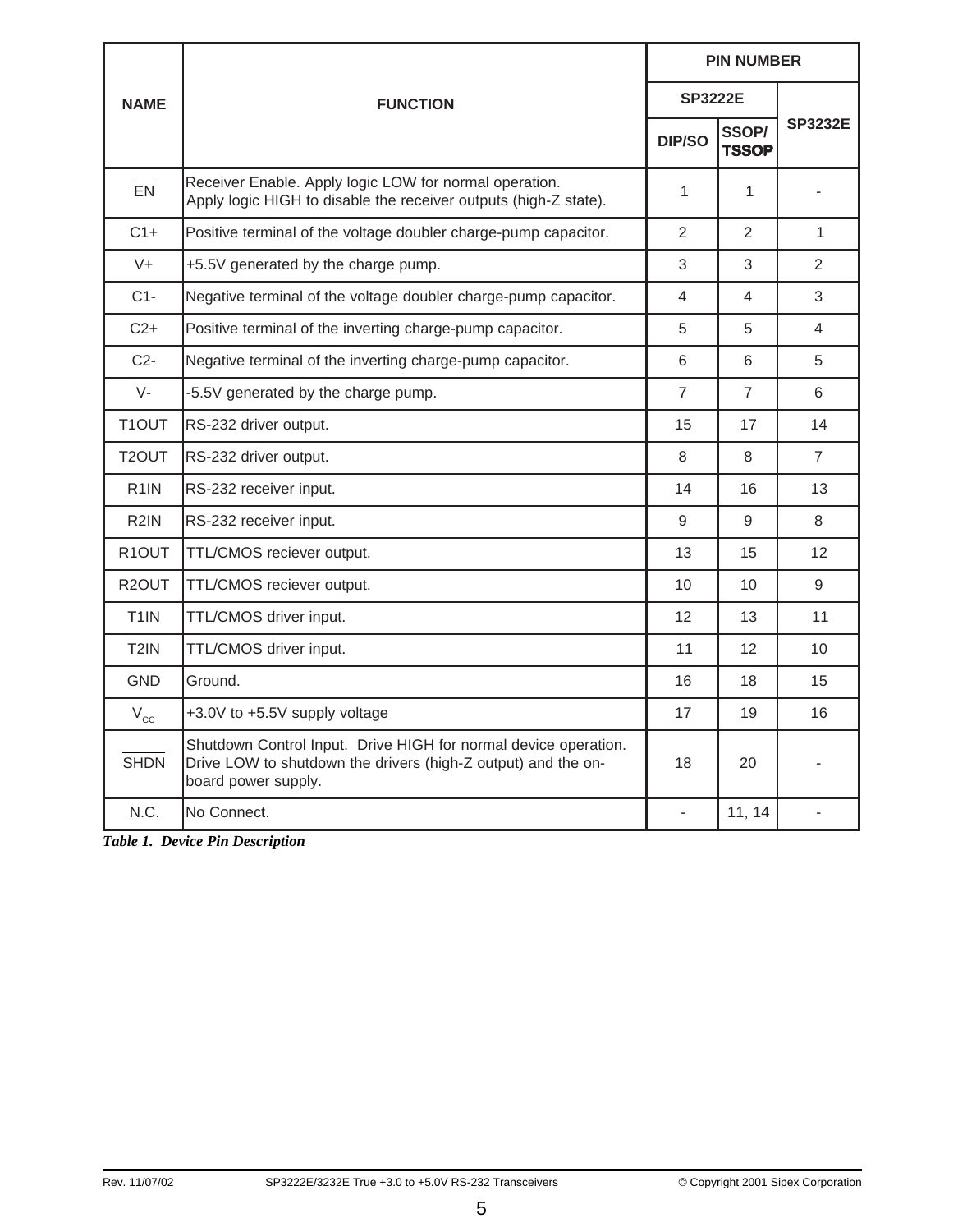

*Figure 4. Pinout Configurations for the SP3222E*



*Figure 5. Pinout Configuration for the SP3232E*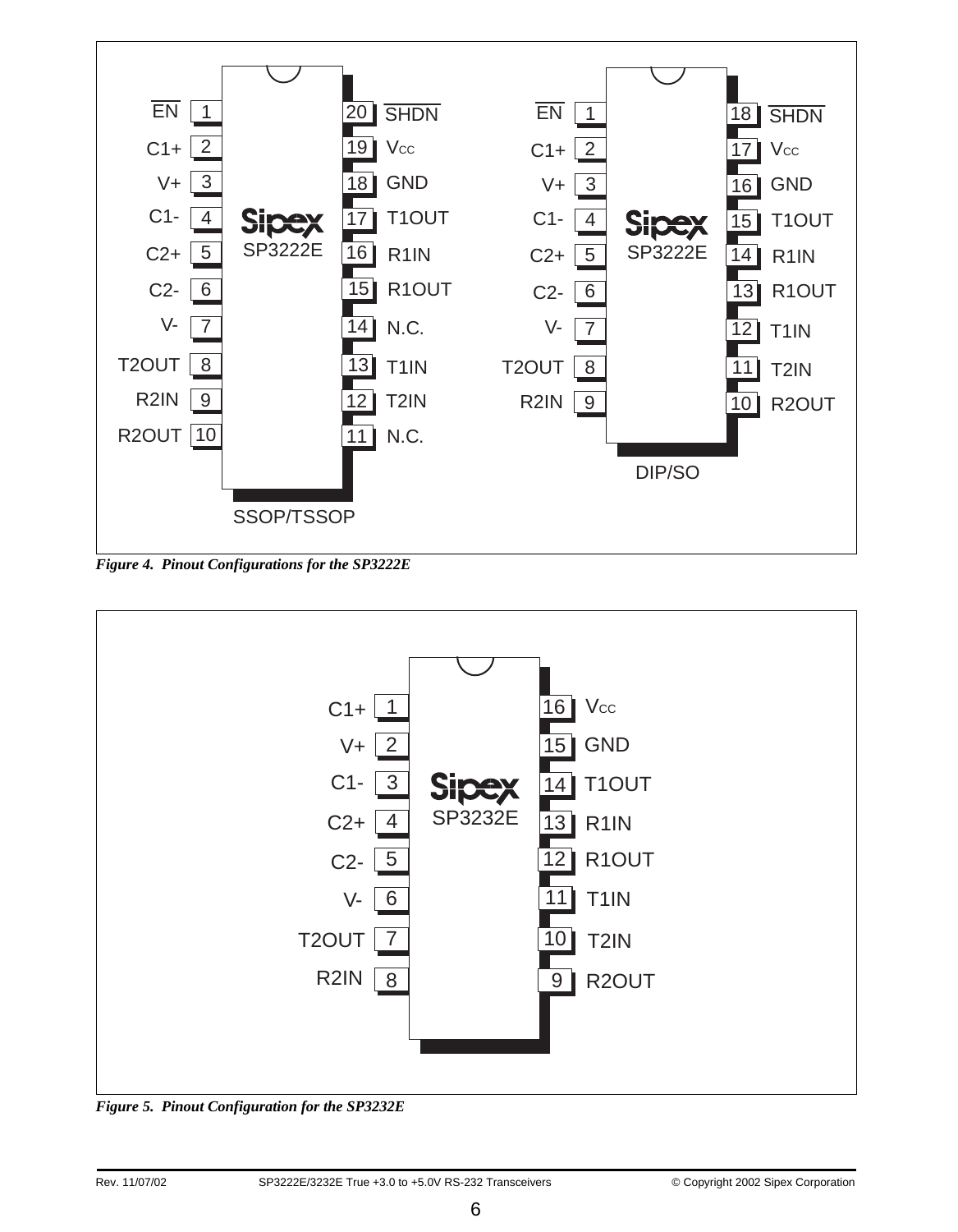

*Figure 6. SP3222E Typical Operating Circuits*



*Figure 7. SP3232E Typical Operating Circuit*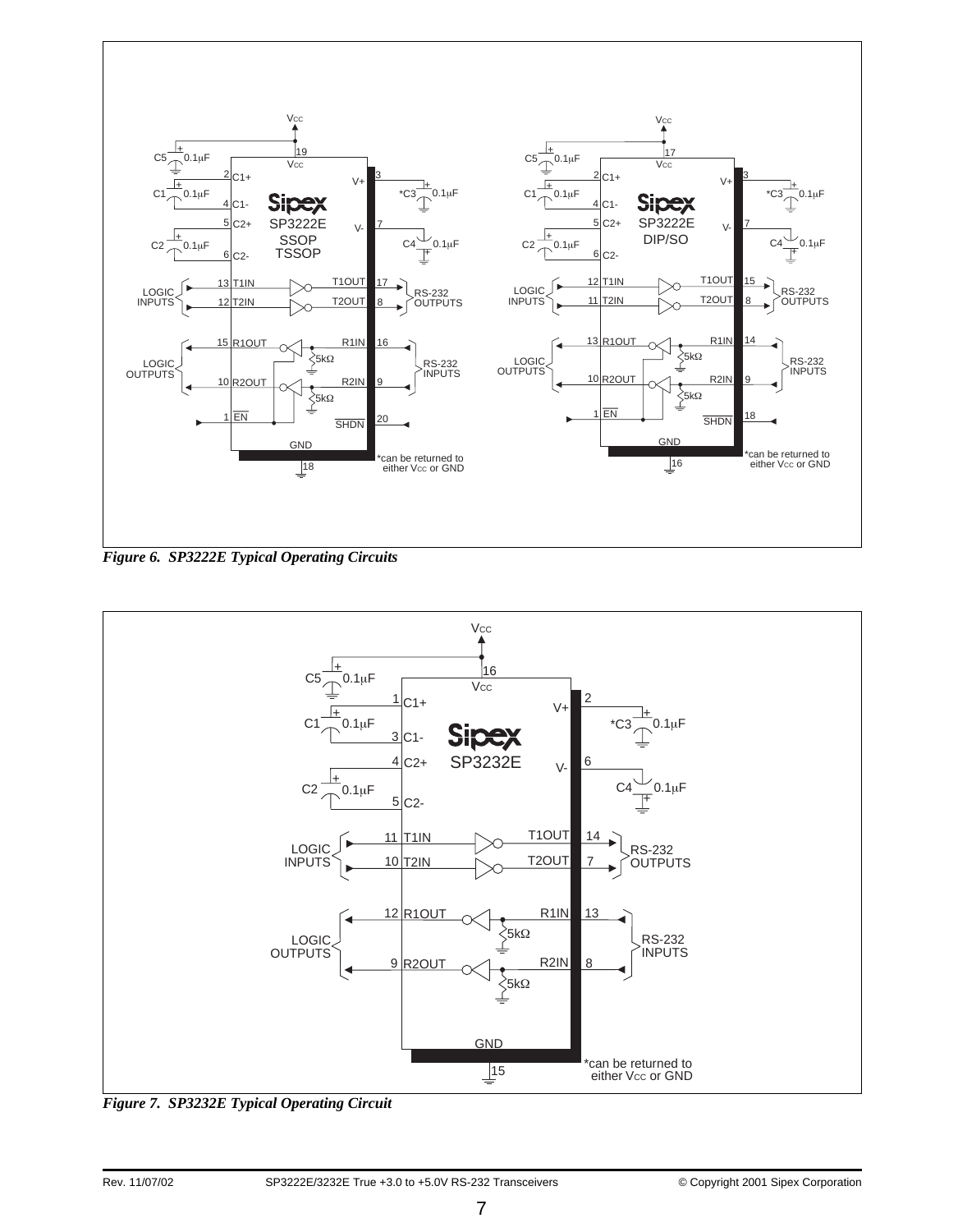#### **DESCRIPTION**

The **SP3222E/3232E**transceivers meet the EIA/ TIA-232 and V.28/V.24 communication protocols and can be implemented in battery-powered, portable, or hand-held applications such as notebook or palmtop computers. The **SP3222E/ 3232E** devices all feature **Sipex's** proprietary on-board charge pump circuitry that generates 2 x  $V_{cc}$  for RS-232 voltage levels from a single +3.0V to +5.5V power supply. This series is ideal for +3.3V-only systems, mixed +3.3V to +5.5V systems, or +5.0V-only systems that require true RS-232 performance. The **SP3222E/ 3232E** series have drivers that operate at a typical data rate of 235Kbps fully loaded.

The **SP3222E** and **SP3232E** are 2-driver/2-receiver devices ideal for portable or hand-held applications. The **SP3222E** features a 1µA shutdown mode that reduces power consumption and extends battery life in portable systems. Its receivers remain active in shutdown mode, allowing external devices such as modems to be monitored using only 1µA supply current.

### **THEORY OF OPERATION**

The **SP3222E/3232E** series are made up of three basic circuit blocks: 1. Drivers, 2. Receivers, and 3. the Sipex proprietary charge pump.

### **Drivers**

The drivers are inverting level transmitters that convert TTL or CMOS logic levels to  $\pm$ 5.0V EIA/TIA-232 levels inverted relative to the input logic levels. Typically, the RS-232 output voltage swing is  $\pm$ 5.5V with no load and at least ±5V minimum fully loaded. The driver outputs are protected against infinite short-circuits to ground without degradation in reliability. Driver outputs will meet EIA/TIA-562 levels of ±3.7V with supply voltages as low as 2.7V.

The drivers typically can operate at a data rate of 235Kbps. The drivers can guarantee a data rate of 120Kbps fully loaded with 3KΩ in parallel with 1000pF, ensuring compatibility with PC-to-PC communication software.

The slew rate of the driver output is internally limited to a maximum of 30V/µs in order to meet the EIA standards (EIA RS-232D 2.1.7, Paragraph 5). The transition of the loaded output from HIGH to LOW also meets the monotonicity requirements of the standard.

The **SP3222E/3232E** drivers can maintain high data rates up to 235Kbps fully loaded. *Figure 8* shows a loopback test circuit used to test the RS-232 drivers. *Figure 9* shows the test results of the loopback circuit with all drivers active at 120Kbps with RS-232 loads in parallel with 1000pF capacitors. *Figure 10* shows the test results where one driver was active at 235Kbps and all drivers loaded with an RS-232 receiver in parallel with a 1000pF capacitor. A solid RS-232 data transmission rate of 120Kbps provides compatibility with many designs in personal computer peripherals and LAN applications.

The **SP3222E** driver's output stages are turned off (tri-state) when the device is in shutdown mode. When the power is off, the **SP3222E** device permits the outputs to be driven up to  $\pm 12V$ . The driver's inputs do not have pull-up resistors. Designers should connect unused inputs to  $V_{cc}$  or GND.

In the shutdown mode, the supply current falls to less than  $1\mu$ A, where  $\overline{\text{SHDN}} = \text{LOW}$ . When the **SP3222E** device is shut down, the device's driver outputs are disabled (tri-stated) and the charge pumps are turned off with V+ pulled down to  $V_{cc}$  and V- pulled to GND. The time required to exit shutdown is typically 100µs. Connect  $\overline{\text{SHDN}}$  to  $V_{\text{cc}}$  if the shutdown mode is not used. SHDN has no effect on RxOUT or RxOUTB. As they become active, the two driver outputs go to opposite RS-232 levels where one driver input is HIGH and the other LOW. Note that the drivers are enabled only when the magnitude of V- exceeds approximately 3V.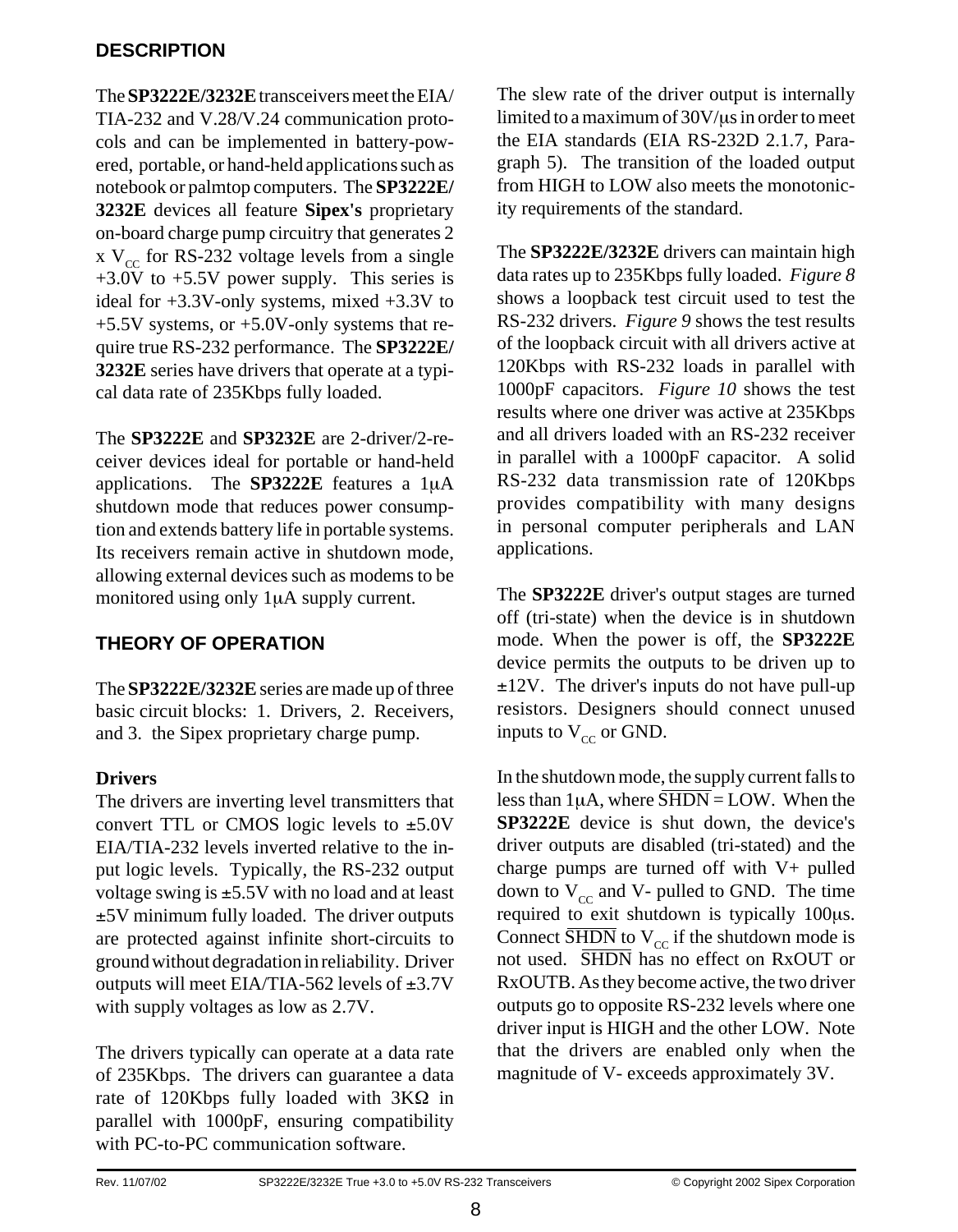

*Figure 8. SP3222E/3232E Driver Loopback Test Circuit*



*Figure 9. Driver Loopback Test Results at 120kbps Figure 10. Driver Loopback Test Results at 235kbps*

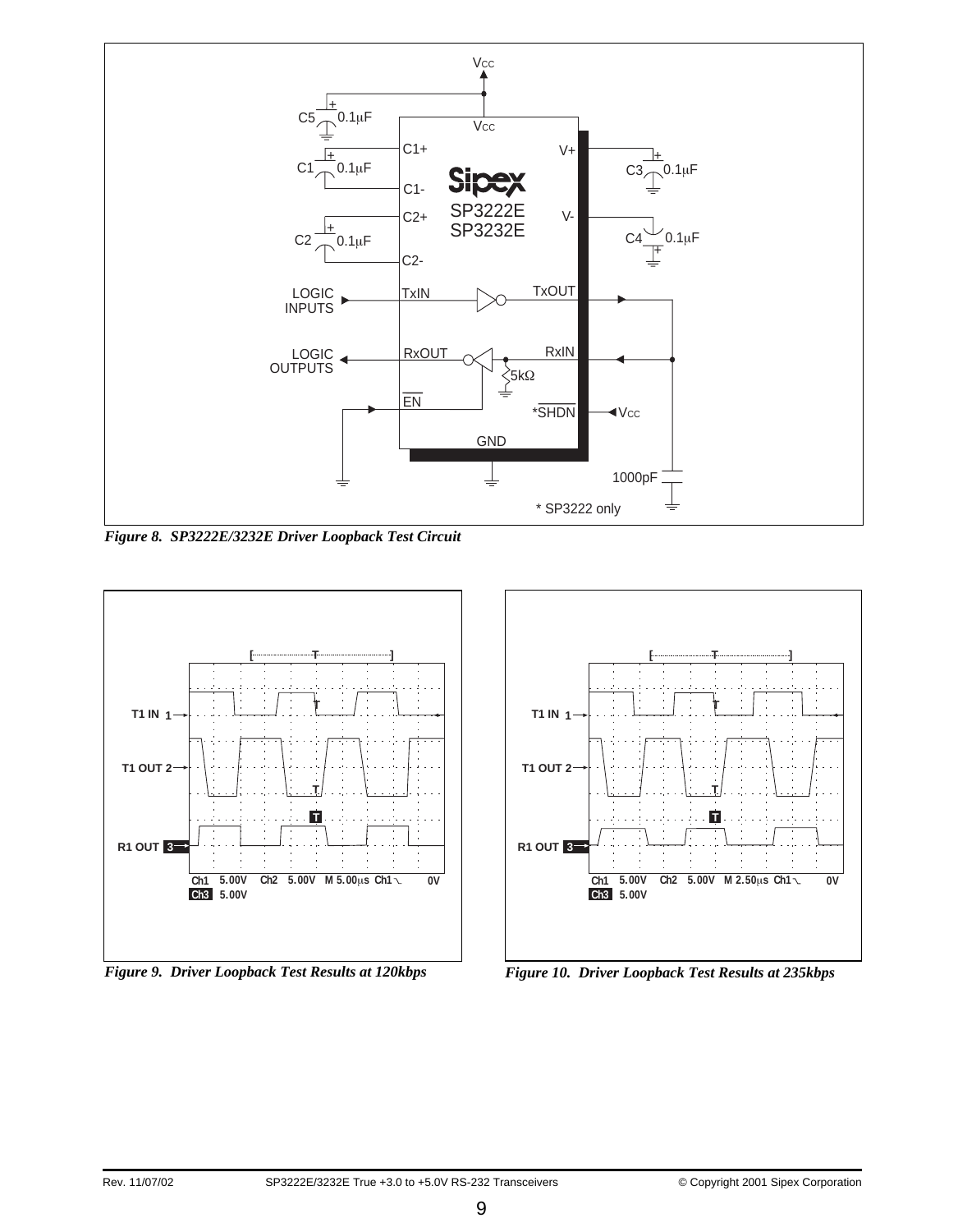#### **Receivers**

The receivers convert EIA/TIA-232 levels to TTL or CMOS logic output levels. All receivers have an inverting tri-state output. These receiver outputs (RxOUT) are tri-stated when the enable control  $EN = HIGH$ . In the shutdown mode, the receivers can be active or inactive. EN has no effect on TxOUT. The truth table logic of the **SP3222E/3232E**driver and receiver outputs can be found in *Table 2*.

Since receiver input is usually from a transmission line where long cable lengths and system interference can degrade the signal, the inputs have a typical hysteresis margin of 300mV. This ensures that the receiver is virtually immune to noisy transmission lines. Should an input be left unconnected, a 5kΩ pulldown resistor to ground will commit the output of the receiver to a HIGH state.

### **Charge Pump**

The charge pump is a **Sipex**–patented design (5,306,954) and uses a unique approach compared to older less–efficient designs. The charge pump still requires four external capacitors, but uses a four–phase voltage shifting technique to attain symmetrical 5.5V power supplies. The internal power supply consists of a regulated dual charge pump that provides output voltages 5.5V regardless of the input voltage  $(V_{cc})$  over the  $+3.0V$  to  $+5.5V$  range.

| <b>SHDN</b> | EN | <b>TxOUT</b> | <b>RxOUT</b> |
|-------------|----|--------------|--------------|
|             |    | Tri-state    | Active       |
|             |    | Tri-state    | Tri-state    |
|             |    | Active       | Active       |
|             |    | Active       | Tri-state    |

*Control*

In most circumstances, decoupling the power supply can be achieved adequately using a 0.1µF bypass capacitor at C5 (refer to *Figures 6* and *7*). In applications that are sensitive to power-supply noise, decouple  $V_{cc}$  to ground with a capacitor of the same value as charge-pump capacitor C1. Physically connect bypass capacitors as close to the IC as possible.

The charge pumps operate in a discontinuous mode using an internal oscillator. If the output voltages are less than a magnitude of 5.5V, the charge pumps are enabled. If the output voltage exceed a magnitude of 5.5V, the charge pumps are disabled. This oscillator controls the four phases of the voltage shifting. A description of each phase follows.

#### **Phase 1**

 $-$  V<sub>ss</sub> charge storage — During this phase of the clock cycle, the positive side of capacitors  $C_1$ and  $C_2$  are initially charged to  $V_{CC}$ .  $C_1^+$  is then switched to GND and the charge in  $C_1^-$  is transferred to  $C_2^-$ . Since  $C_2^+$  is connected to  $V_{CC}$ , the voltage potential across capacitor  $C<sub>2</sub>$  is now 2 times  $V_{cc}$ .

### **Phase 2**

 $-V_{ss}$  transfer — Phase two of the clock connects the negative terminal of  $C_2$  to the  $V_{ss}$ storage capacitor and the positive terminal of  $C_2$ to GND. This transfers a negative generated voltage to  $C_3$ . This generated voltage is regulated to a minimum voltage of -5.5V. Simultaneous with the transfer of the voltage to  $C_3$ , the positive side of capacitor  $C_1$  is switched to  $V_{CC}$ and the negative side is connected to GND.

### **Phase 3**

—  $V_{DD}$  charge storage — The third phase of the clock is identical to the first phase — the charge transferred in  $C_1$  produces  $-V_{cc}$  in the negative terminal of  $C_1$ , which is applied to the negative side of capacitor  $C_2$ . Since  $C_2^+$  is at  $V_{CC}$ , the  $V_{\text{c}}$  is 2 times  $V_{\text{c}}$ . Truth Table Logic for Shutdown and Enable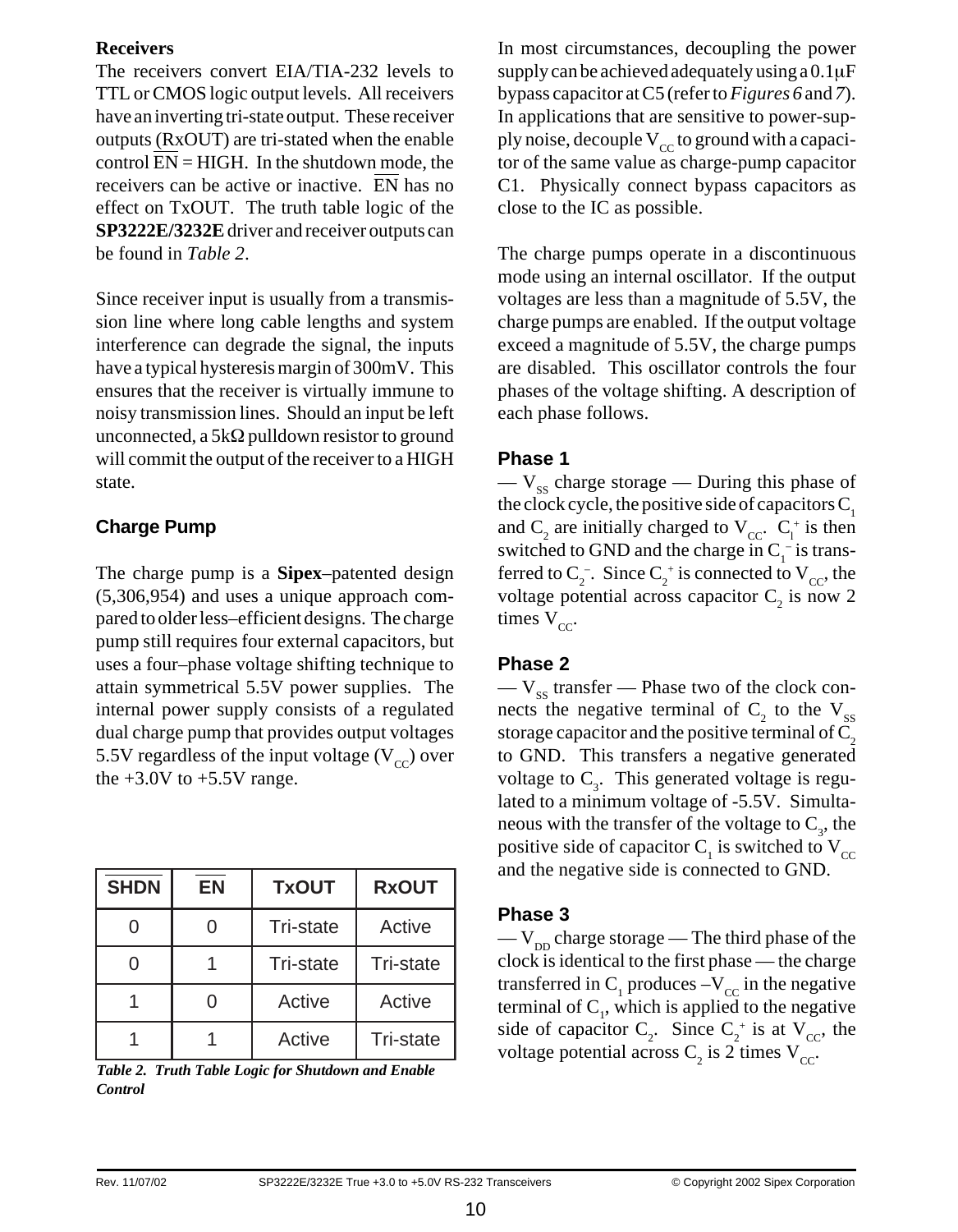#### **Phase 4**

 $-V_{\text{DD}}$  transfer — The fourth phase of the clock connects the negative terminal of  $C<sub>2</sub>$  to GND, and transfers this positive generated voltage across  $C_2$  to  $C_4$ , the  $V_{DD}$  storage capacitor. This voltage is regulated to  $+5.5V$ . At this voltage, the internal oscillator is disabled. Simultaneous with the transfer of the voltage to  $C_4$ , the positive side of capacitor  $C<sub>1</sub>$  is switched to  $V<sub>CC</sub>$  and the negative side is connected to GND, allowing the charge pump cycle to begin again. The charge pump cycle will continue as long as the operational conditions for the internal oscillator are present.

Since both  $V^+$  and  $V^-$  are separately generated from  $V_{cc}$ ; in a no–load condition  $V^+$  and  $V^-$  will be symmetrical. Older charge pump approaches that generate  $V$ <sup>-</sup> from  $V$ <sup>+</sup> will show a decrease in the magnitude of  $V^-$  compared to  $V^+$  due to the inherent inefficiencies in the design.

The clock rate for the charge pump typically operates at 250kHz. The external capacitors can be as low as 0.1µF with a 16V breakdown voltage rating.

### **ESD Tolerance**

The **SP3222E/3232E** series incorporates ruggedized ESD cells on all driver output and receiver input pins. The ESD structure is improved over our previous family for more rugged applications and environments sensitive to electro-static discharges and associated transients. The improved ESD tolerance is at least ±15kV without damage nor latch-up.

There are different methods of ESD testing applied:

> a) MIL-STD-883, Method 3015.7 b) IEC1000-4-2 Air-Discharge c) IEC1000-4-2 Direct Contact

The Human Body Model has been the generally accepted ESD testing method for semiconductors. This method is also specified in MIL-STD-883, Method 3015.7 for ESD testing. The premise of this ESD test is to simulate the human body's potential to store electro-static energy and discharge it to an integrated circuit. The simulation is performed by using a test model as shown in *Figure 17*. This method will test the IC's capability to withstand an ESD transient during normal handling such as in manufacturing areas where the ICs tend to be handled frequently.

The IEC-1000-4-2, formerly IEC801-2, is generally used for testing ESD on equipment and systems. For system manufacturers, they must guarantee a certain amount of ESD protection since the system itself is exposed to the outside environment and human presence. The premise with IEC1000-4-2 is that the system is required to withstand an amount of static electricity when ESD is applied to points and surfaces of the equipment that are accessible to personnel during normal usage. The transceiver IC receives most of the ESD current when the ESD source is applied to the connector pins. The test circuit for IEC1000-4-2 is shown on *Figure 18*. There are two methods within IEC1000-4-2, the Air Discharge method and the Contact Discharge method.

With the Air Discharge Method, an ESD voltage is applied to the equipment under test (EUT) through air. This simulates an electrically charged person ready to connect a cable onto the rear of the system only to find an unpleasant zap just before the person touches the back panel. The high energy potential on the person discharges through an arcing path to the rear panel of the system before he or she even touches the system. This energy, whether discharged directly or through air, is predominantly a function of the discharge current rather than the discharge voltage. Variables with an air discharge such as approach speed of the object carrying the ESD potential to the system and humidity will tend to change the discharge current. For example, the rise time of the discharge current varies with the approach speed.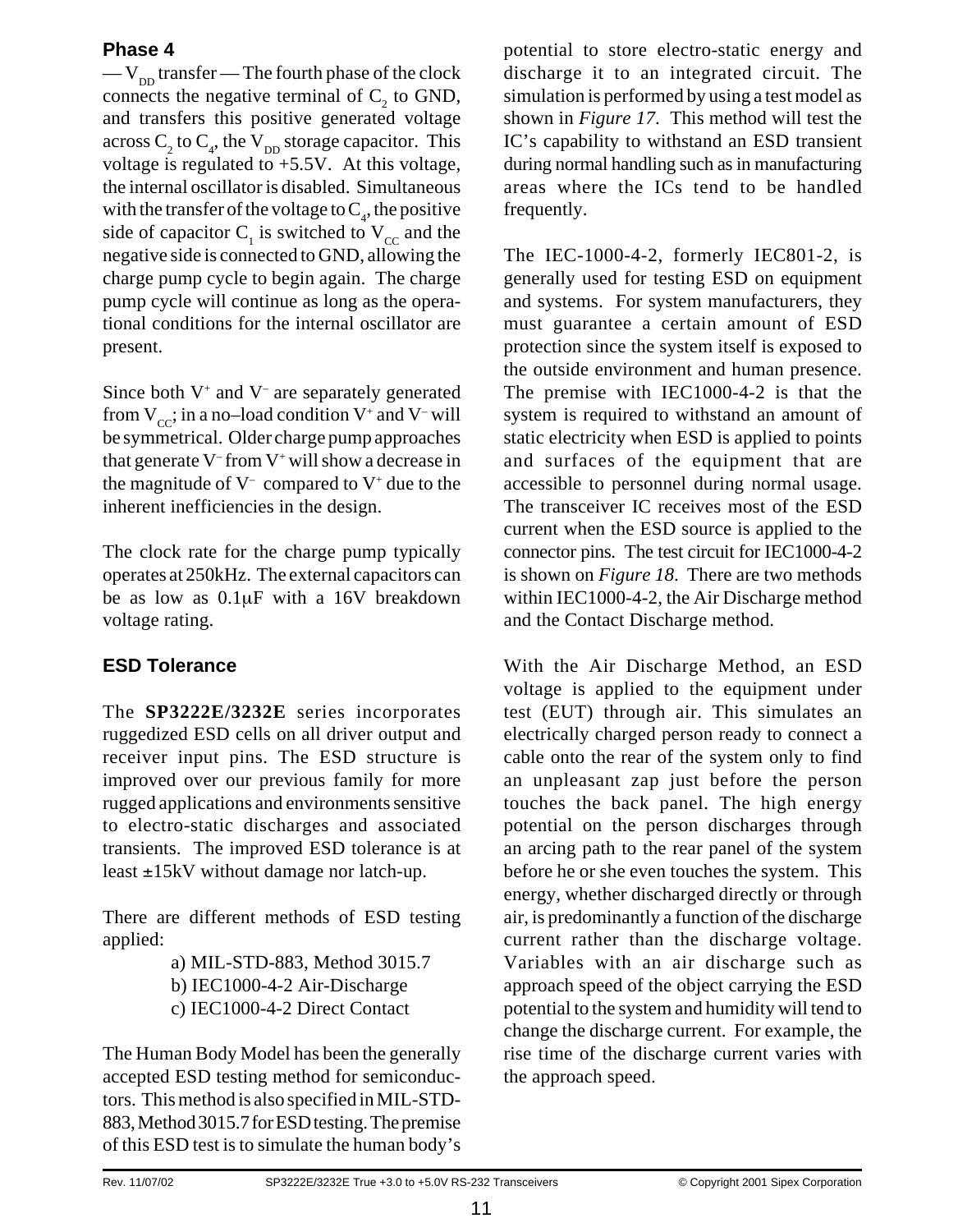

#### *Figure 12. Charge Pump — Phase 1*



*Figure 13. Charge Pump — Phase 2*



*Figure 14. Charge Pump Waveforms*





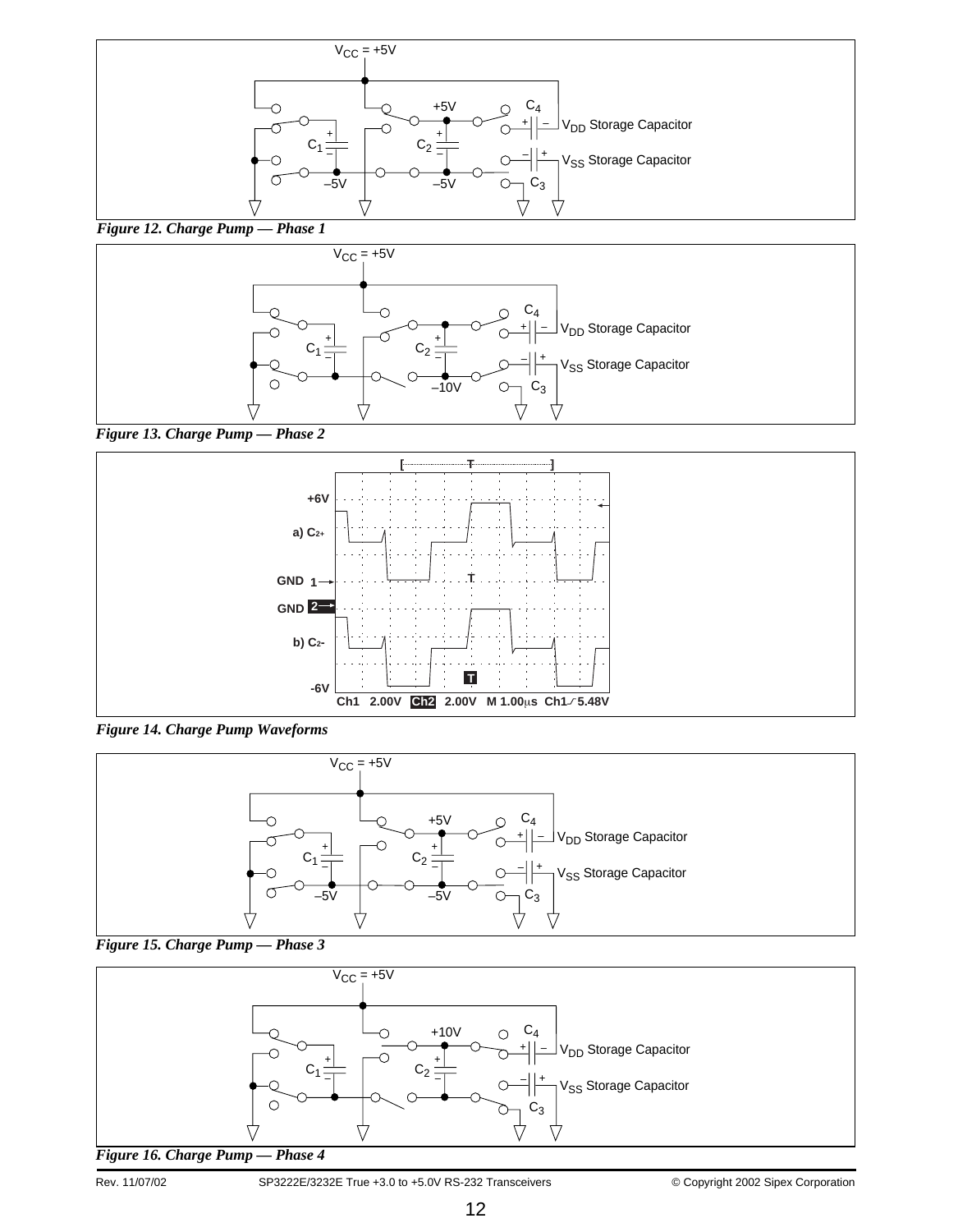

*Figure 17. ESD Test Circuit for Human Body Model*

The Contact Discharge Method applies the ESD current directly to the EUT. This method was devised to reduce the unpredictability of the ESD arc. The discharge current rise time is constant since the energy is directly transferred without the air-gap arc. In situations such as hand held systems, the ESD charge can be directly discharged to the equipment from a person already holding the equipment. The current is transferred on to the keypad or the serial port of the equipment directly and then travels through the PCB and finally to the IC.

The circuit models in *Figures 17* and *18* represent the typical ESD testing circuits used for all three methods. The  $C_S$  is initially charged with the DC power supply when the first switch (SW1) is on. Now that the capacitor is charged, the second switch (SW2) is on while SW1 switches off. The voltage stored in the capacitor is then applied through  $R<sub>S</sub>$ , the current limiting resistor, onto the device under test (DUT). In ESD tests, the SW2 switch is pulsed so that the device under test receives a duration of voltage.



*Figure 18. ESD Test Circuit for IEC1000-4-2*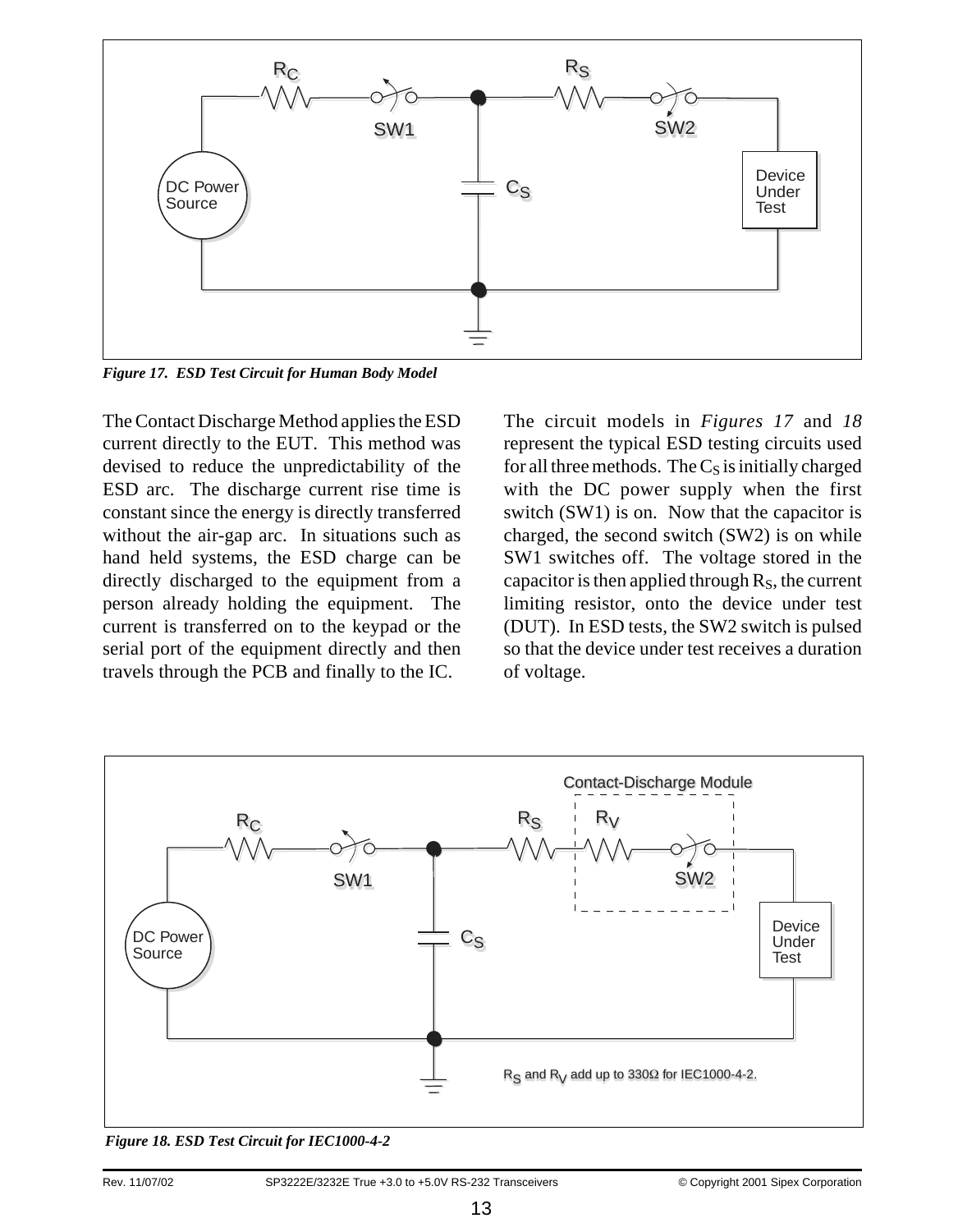For the Human Body Model, the current limiting resistor  $(R<sub>s</sub>)$  and the source capacitor  $(C_s)$  are 1.5k $\Omega$  an 100pF, respectively. For IEC-1000-4-2, the current limiting resistor  $(R<sub>s</sub>)$ and the source capacitor ( $C_s$ ) are 330 $\Omega$  an 150pF, respectively.

The higher  $C_s$  value and lower  $R_s$  value in the IEC1000-4-2 model are more stringent than the Human Body Model. The larger storage capacitor injects a higher voltage to the test point when SW2 is switched on. The lower current limiting resistor increases the current charge onto the test point.



*Figure 19. ESD Test Waveform for IEC1000-4-2*

| <b>Device Pin</b>                        | <b>Human Body</b> |                      | IEC1000-4-2           |        |
|------------------------------------------|-------------------|----------------------|-----------------------|--------|
| <b>Tested</b>                            | <b>Model</b>      | <b>Air Discharge</b> | <b>Direct Contact</b> | Level  |
| <b>Driver Outputs</b><br>Receiver Inputs | ±15kV<br>±15kV    | ±15kV<br>±15kV       | ±8kV<br>±8kV          | 4<br>4 |

*Table 3. Transceiver ESD Tolerance Levels*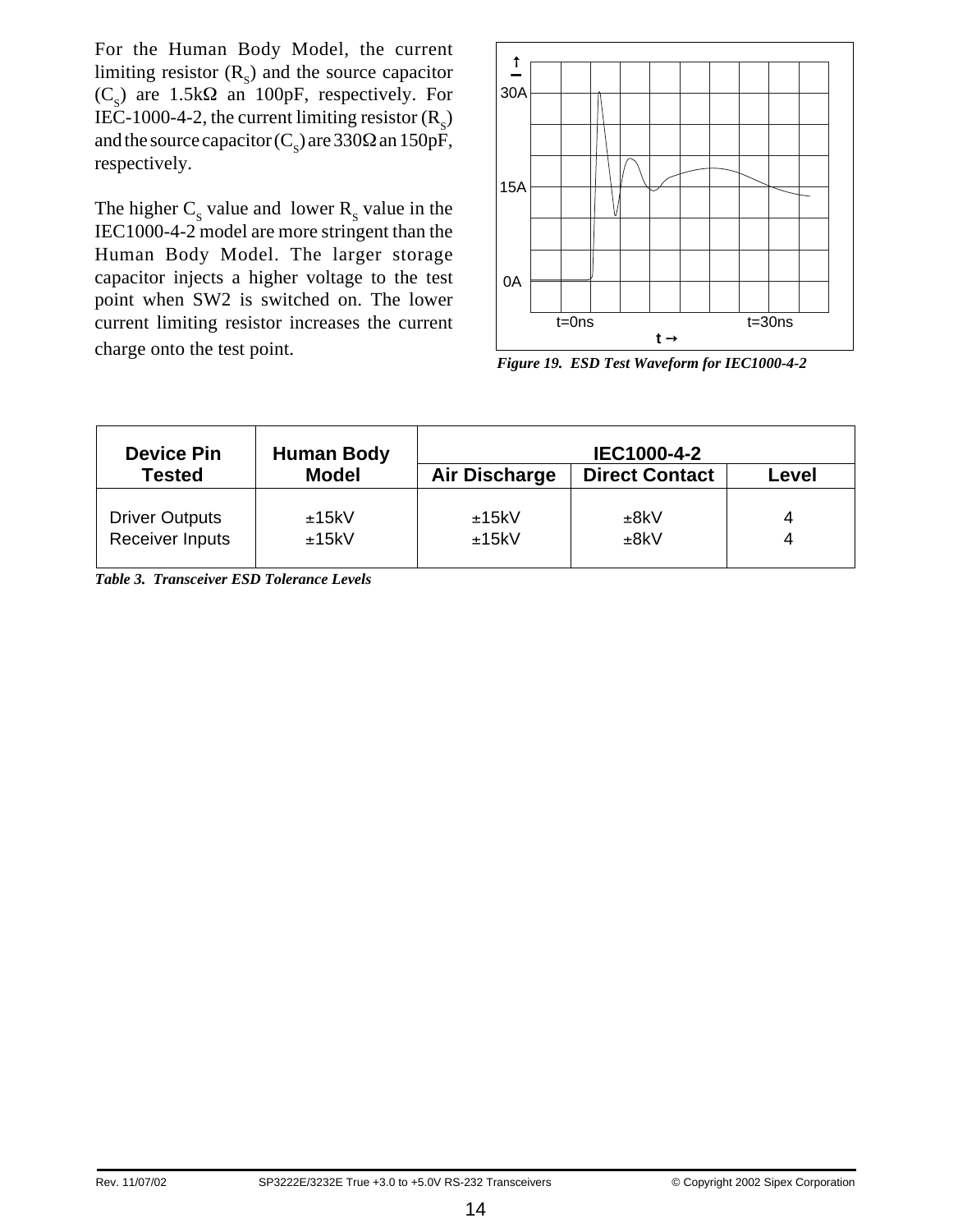# **PACKAGE: PLASTIC SHRINK SMALL OUTLINE (SSOP)**







| <b>DIMENSIONS (Inches)</b><br>Minimum/Maximum<br>(mm) | 16-PIN                                           | 20-PIN                                           |
|-------------------------------------------------------|--------------------------------------------------|--------------------------------------------------|
| A                                                     | 0.068/0.078<br>(1.73/1.99)                       | 0.068/0.078<br>(1.73/1.99)                       |
| A1                                                    | 0.002/0.008<br>(0.05/0.21)                       | 0.002/0.008<br>(0.05/0.21)                       |
| в                                                     | 0.010/0.015<br>(0.25/0.38)                       | 0.010/0.015<br>(0.25/0.38)                       |
| D                                                     | 0.239/0.249<br>(6.07/6.33)                       | 0.278/0.289<br>(7.07/7.33)                       |
| F                                                     | 0.205/0.212<br>(5.20/5.38)                       | 0.205/0.212<br>(5.20/5.38)                       |
| e                                                     | 0.0256 BSC<br>(0.65 BSC)                         | 0.0256 BSC<br>(0.65 BSC)                         |
| н                                                     | 0.301/0.311<br>(7.65/7.90)                       | 0.301/0.311<br>(7.65/7.90)                       |
| L.                                                    | 0.022/0.037<br>(0.55/0.95)                       | 0.022/0.037<br>(0.55/0.95)                       |
| Ø                                                     | $0^{\circ}/8^{\circ}$<br>$(0^{\circ}/8^{\circ})$ | $0^{\circ}/8^{\circ}$<br>$(0^{\circ}/8^{\circ})$ |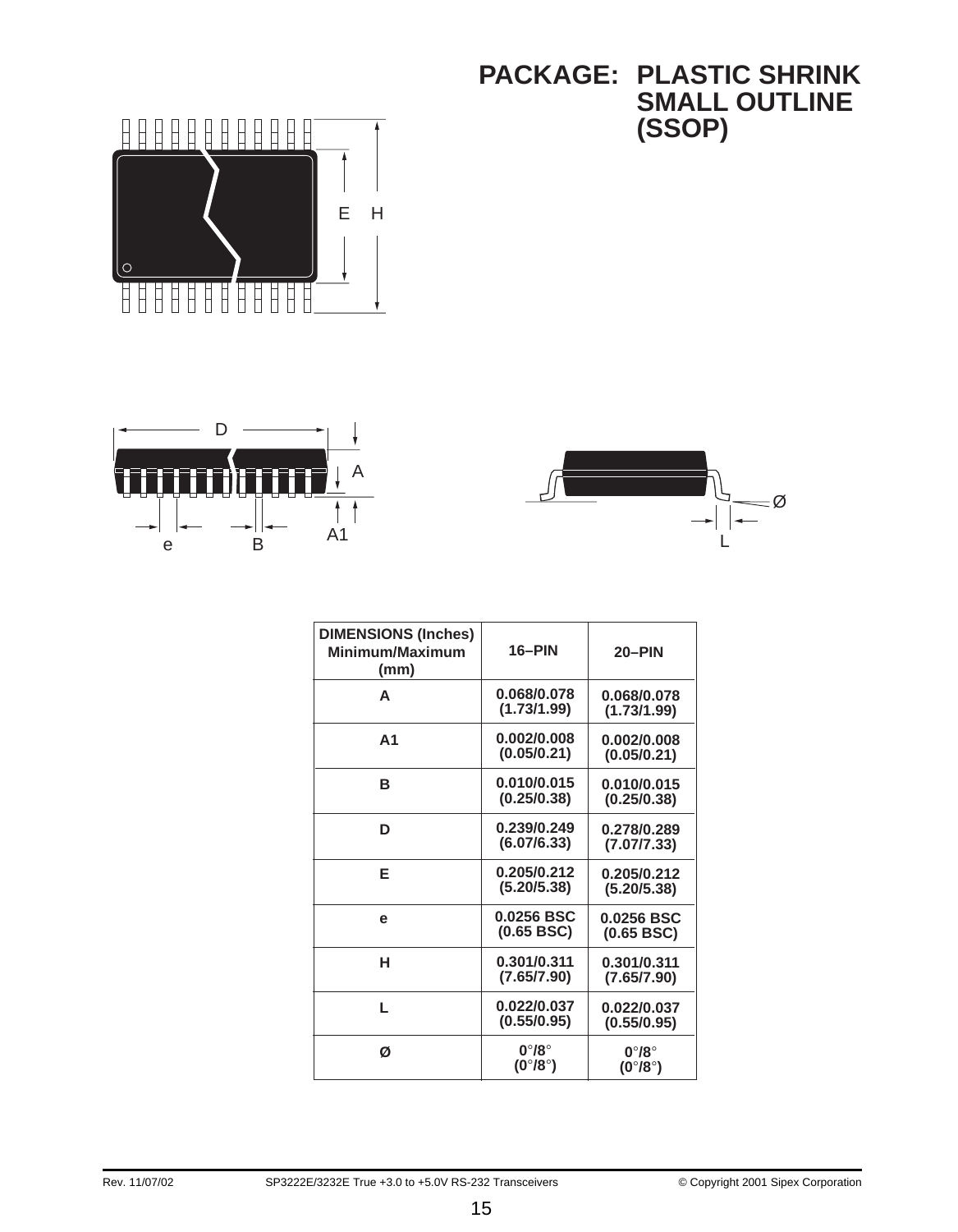

**PACKAGE: PLASTIC**

| <b>DIMENSIONS (Inches)</b><br>Minimum/Maximum<br>(mm) | 16-PIN                                                  | 18-PIN                                                  |
|-------------------------------------------------------|---------------------------------------------------------|---------------------------------------------------------|
| A2                                                    | 0.115/0.195<br>(2.921/4.953)                            | 0.115/0.195<br>(2.921/4.953)                            |
| в                                                     | 0.014/0.022<br>(0.356/0.559)                            | 0.014/0.022<br>(0.356/0.559)                            |
| B <sub>1</sub>                                        | 0.045/0.070<br>(1.143/1.778)                            | 0.045/0.070<br>(1.143/1.778)                            |
| C                                                     | 0.008/0.014<br>(0.203/0.356)                            | 0.008/0.014<br>(0.203/0.356)                            |
| D                                                     | 0.780/0.800<br>(19.812/20.320)                          | 0.880/0.920<br>(22.352/23.368)                          |
| Е                                                     | 0.300/0.325<br>(7.620/8.255)                            | 0.300/0.325<br>(7.620/8.255)                            |
| E <sub>1</sub>                                        | 0.240/0.280<br>(6.096/7.112)                            | 0.240/0.280<br>(6.096/7.112)                            |
| н                                                     | 0.115/0.150<br>(2.921/3.810)                            | 0.115/0.150<br>(2.921/3.810)                            |
| ø                                                     | $0^{\circ}$ / 15 $^{\circ}$<br>$(0^{\circ}/15^{\circ})$ | $0^{\circ}$ / 15 $^{\circ}$<br>$(0^{\circ}/15^{\circ})$ |

16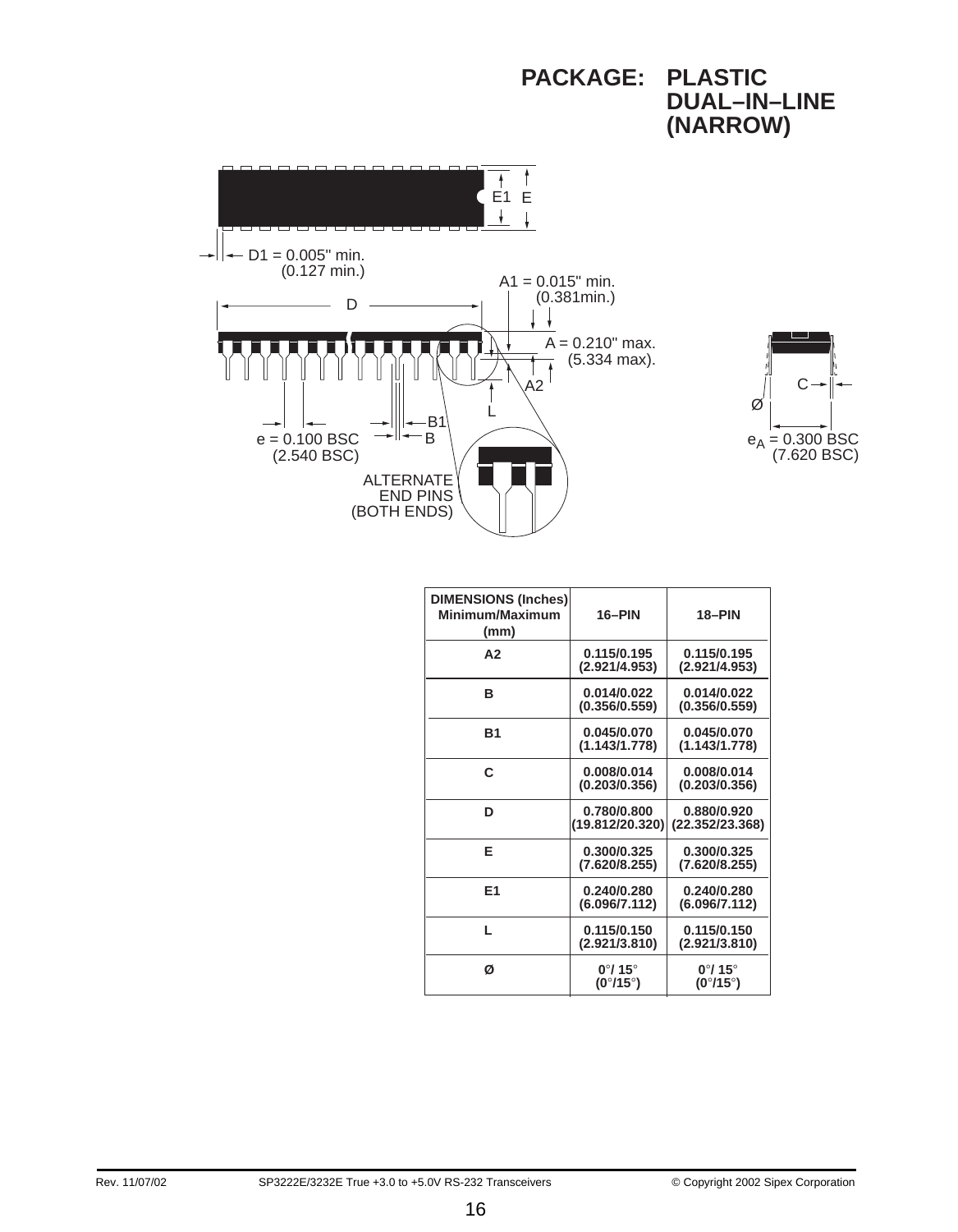**PACKAGE: PLASTIC SMALL OUTLINE (SOIC) (WIDE)**







| <b>DIMENSIONS (Inches)</b><br>Minimum/Maximum<br>(mm) | 16-PIN                                           | 18-PIN                                           |
|-------------------------------------------------------|--------------------------------------------------|--------------------------------------------------|
| A                                                     | 0.090/0.104<br>(2.29/2.649)                      | 0.090/0.104<br>(2.29/2.649)                      |
| А1                                                    | 0.004/0.012<br>(0.102/0.300)                     | 0.004/0.012<br>(0.102/0.300)                     |
| в                                                     | 0.013/0.020<br>(0.330/0.508)                     | 0.013/0.020<br>(0.330/0.508)                     |
| D                                                     | 0.398/0.413<br>(10.10/10.49)                     | 0.447/0.463<br>(11.35/11.74)                     |
| Е                                                     | 0.291/0.299<br>(7.402/7.600)                     | 0.291/0.299<br>(7.402/7.600)                     |
| е                                                     | $0.050$ BSC<br>(1.270 BSC)                       | $0.050$ BSC<br>(1.270 BSC)                       |
| н                                                     | 0.394/0.419<br>(10.00/10.64)                     | 0.394/0.419<br>(10.00/10.64)                     |
| L.                                                    | 0.016/0.050<br>(0.406/1.270)                     | 0.016/0.050<br>(0.406/1.270)                     |
| Ø                                                     | $0^{\circ}/8^{\circ}$<br>$(0^{\circ}/8^{\circ})$ | $0^{\circ}/8^{\circ}$<br>$(0^{\circ}/8^{\circ})$ |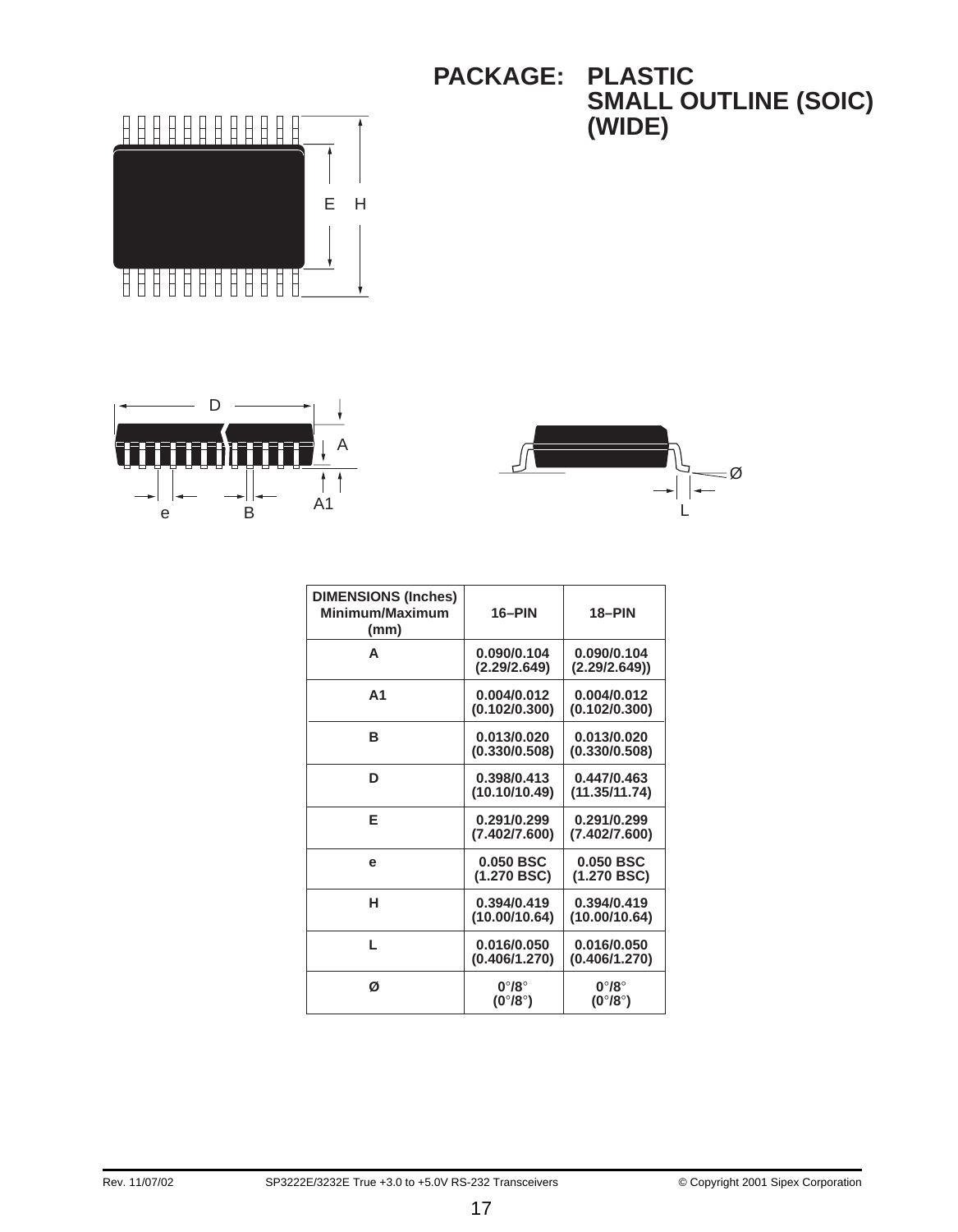### **PACKAGE: PLASTIC SMALL OUTLINE (SOIC) (NARROW)**







| <b>DIMENSIONS (Inches)</b><br>Minimum/Maximum<br>(mm) | 16-PIN                                                 |
|-------------------------------------------------------|--------------------------------------------------------|
| A                                                     | 0.053/0.069<br>(1.346/1.748)                           |
| A <sub>1</sub>                                        | 0.004/0.010<br>(0.102/0.249)                           |
| в                                                     | 0.013/0.020<br>(0.330/0.508)                           |
| D                                                     | 0.386/0.394<br>(9.802/10.000)                          |
| F                                                     | 0.150/0.157<br>(3.802/3.988)                           |
| е                                                     | $0.050$ BSC<br>(1.270 BSC)                             |
| н                                                     | 0.228/0.244<br>(5.801/6.198)                           |
| h                                                     | 0.010/0.020<br>(0.254/0.498)                           |
| L                                                     | 0.016/0.050<br>(0.406/1.270)                           |
| ø                                                     | $0^{\circ}/8^{\circ}$<br>(0 $^{\circ}$ /8 $^{\circ}$ ) |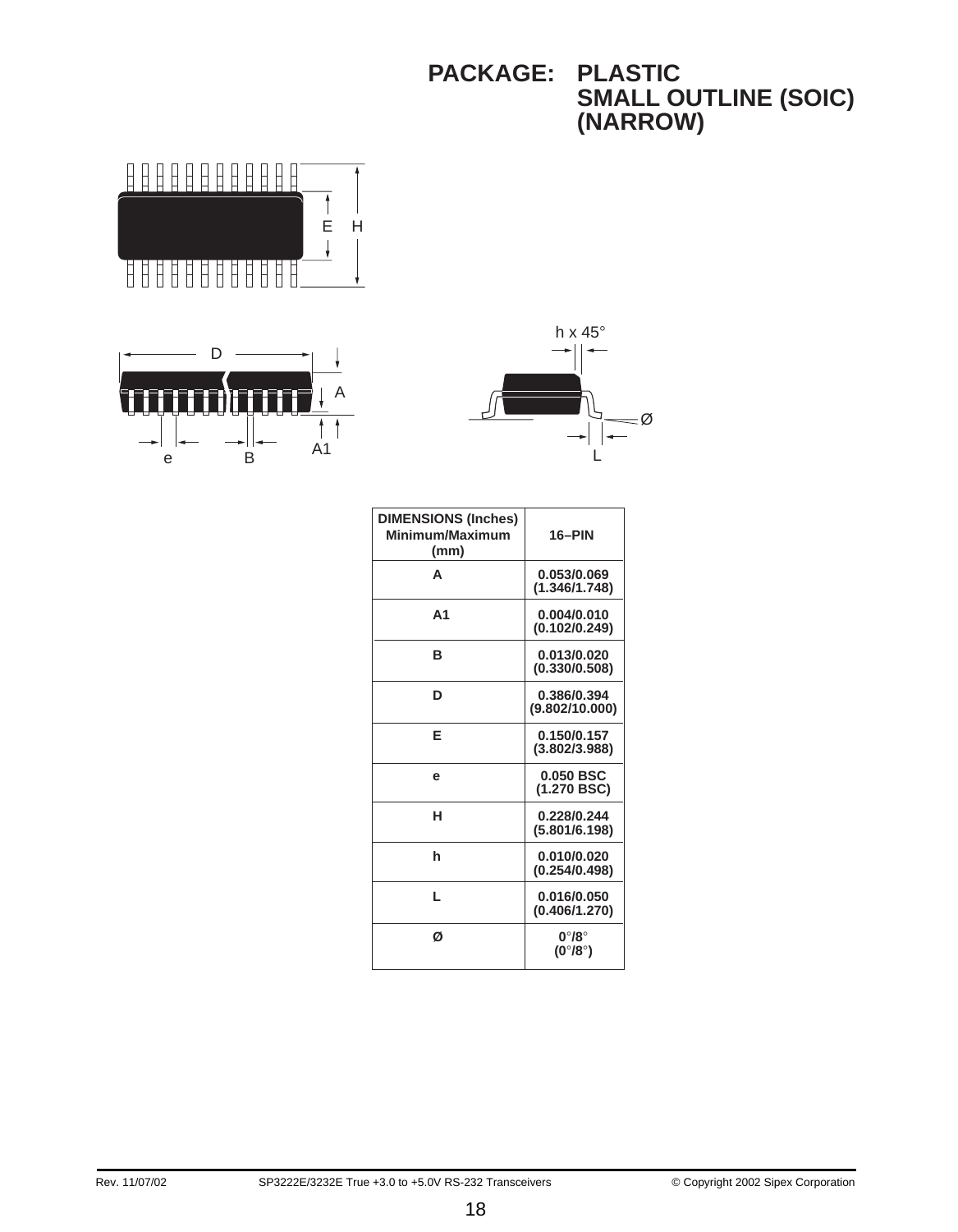

## **PACKAGE: PLASTIC THIN SMALL OUTLINE (TSSOP)**